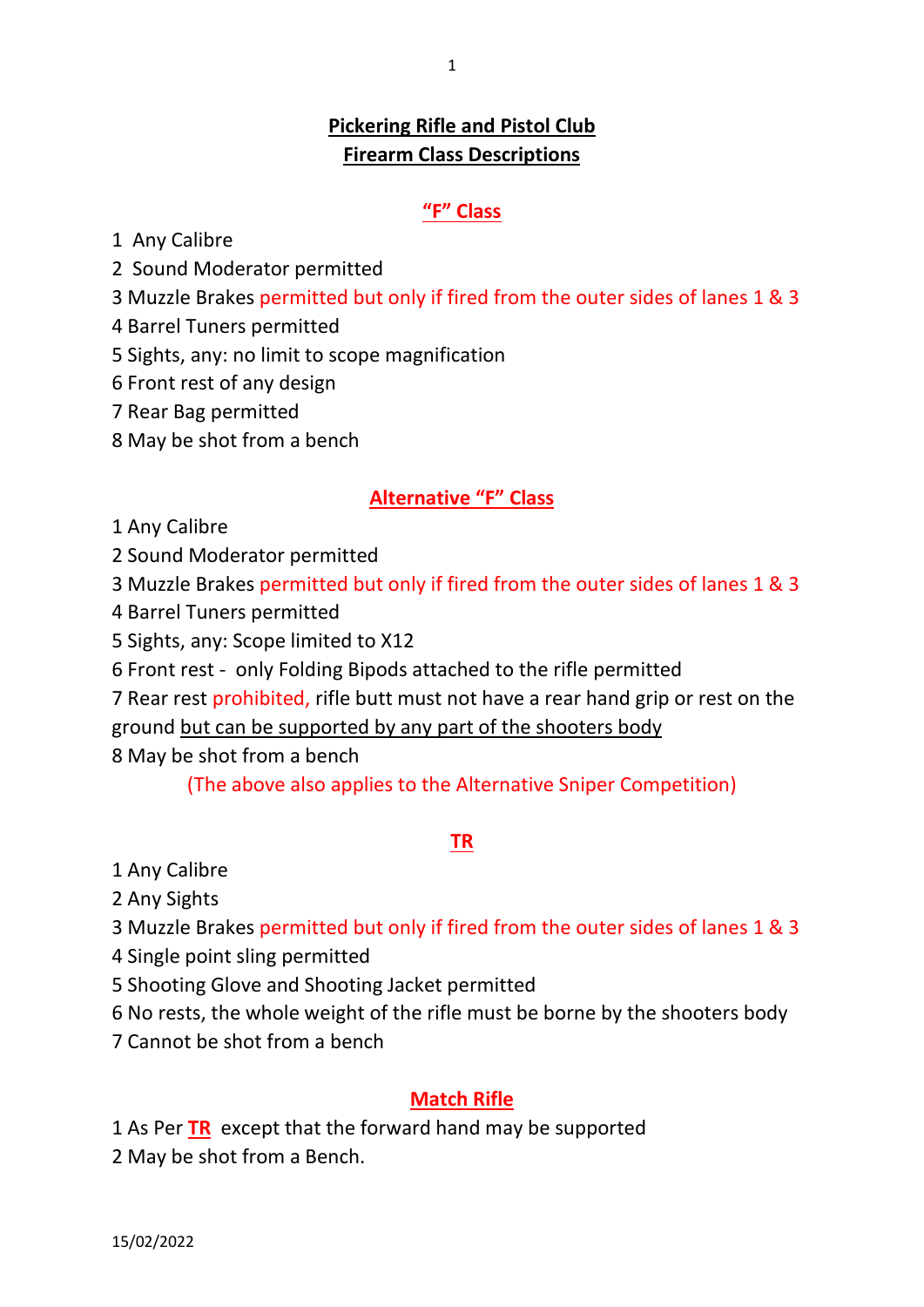1 Any unmodified rifle of any calibre in use by any nations armed forces prior to the adoption of the SLR by the UK in 1954 this includes Martini Action, Bolt Action, Straight Pull etc. but excludes any fully automatic or semi-automatic rifles. Usually, but not always fitted with a bayonet lug.

2 No military rifle specifically adapted for civilian use e.g., Parker Hale Enforcer, etc.

3 Any open or aperture sights as fitted to the original rifle but excludes Parker Hale type target sights.

4 Can be used with a sling in conjunction with any improvised front rest but no bipods, car jacks, etc.

5 Rifle butt cannot rest on the ground but can be supported by any part of the shooters body.

## **Military Sniper Rifle**

## As above but with telescopic sights of fixed magnification no more than X4

# **Military Rifle (Modified)**

- 1 Any rifle of any calibre in use by any nations armed forces including civilian copies of military self-loading rifles manufactured as manual loading only and permitted by UK Firearms Legislation.
- 2 Any Military Rifle fitted with Target Sights.

## **Iron Sighted Rifle**

1 Any rifle fitted with any Iron Sights but no optical sights

2 Any calibre

3 Can be used with a sling in conjunction with any improvised front rest but no bipods, car jacks, etc.

4 Rifle butt cannot rest on the ground but can be supported by any part of the shooters body.